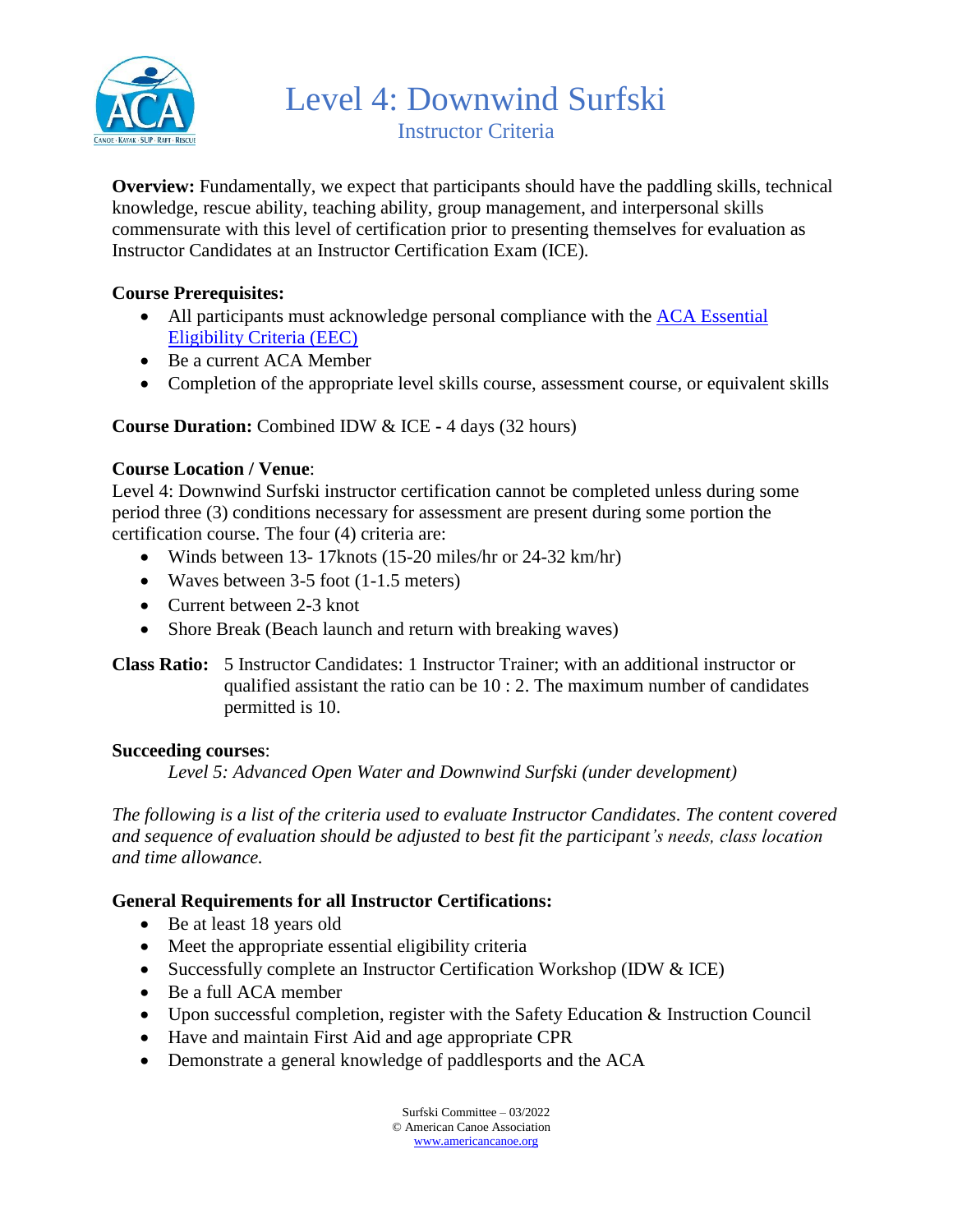

Level 4: Downwind Surfski Instructor Criteria

- Demonstrate the ability to appropriately perform and teach all of the following material unassisted in the appropriate venue
- Instructors are expected to be able to demonstrate, teach, and model everything on the official ACA skills course and assessment course outlines which correspond to their level/craft.

Demonstrate knowledge and ability to efficiently/effectively plan and implement appropriate instructional sessions and assessments for a different learning styles and ability levels, to include:

- Differentiation of instruction based on the individual learner (student centered)
- Use of an appropriate skills progression when teaching complex skill sets
- Selection of appropriate teaching venue based on ability and desired outcomes
- Focus on core principals rather than specific technique
- Provides appropriate, specific and meaningful feedback

## **Maintenance Requirements:**

- Teach at least two courses that meet ACA standards within the four-year certification period and report the results to the National Office
- Complete an Instructor Update, at the highest level of certification, during the four-year certification period
- Maintain ACA membership and SEIC registration annually

## **Level 4: Downwind Surfski Instructor Requirements:**

- 1) Demonstrate a knowledge of ACA Paperwork:
	- How to register  $&$  report a course (with and without insurance)
	- An understanding of the ACA Waiver & Release of Liability
- 2) Demonstrate a knowledge of:
	- Teaching theory
	- Learning theory
	- Effective methods of providing feedback
- 3) Demonstrate the following:
	- Positive interpersonal skills
	- Appropriate group management skills (including leadership and judgment)
	- Ability to choose an appropriate venue / class site
- 4) The ability to teach and model the basic paddle strokes and maneuvers effectively using a wing paddle. This includes:
	- Forward stroke with no fishtailing
	- Reverse/back stroke, to stop and reverse
	- Forward and reverse sweeps, to turn and or spin the surfski (including pivot turn)

Surfski Committee – 03/2022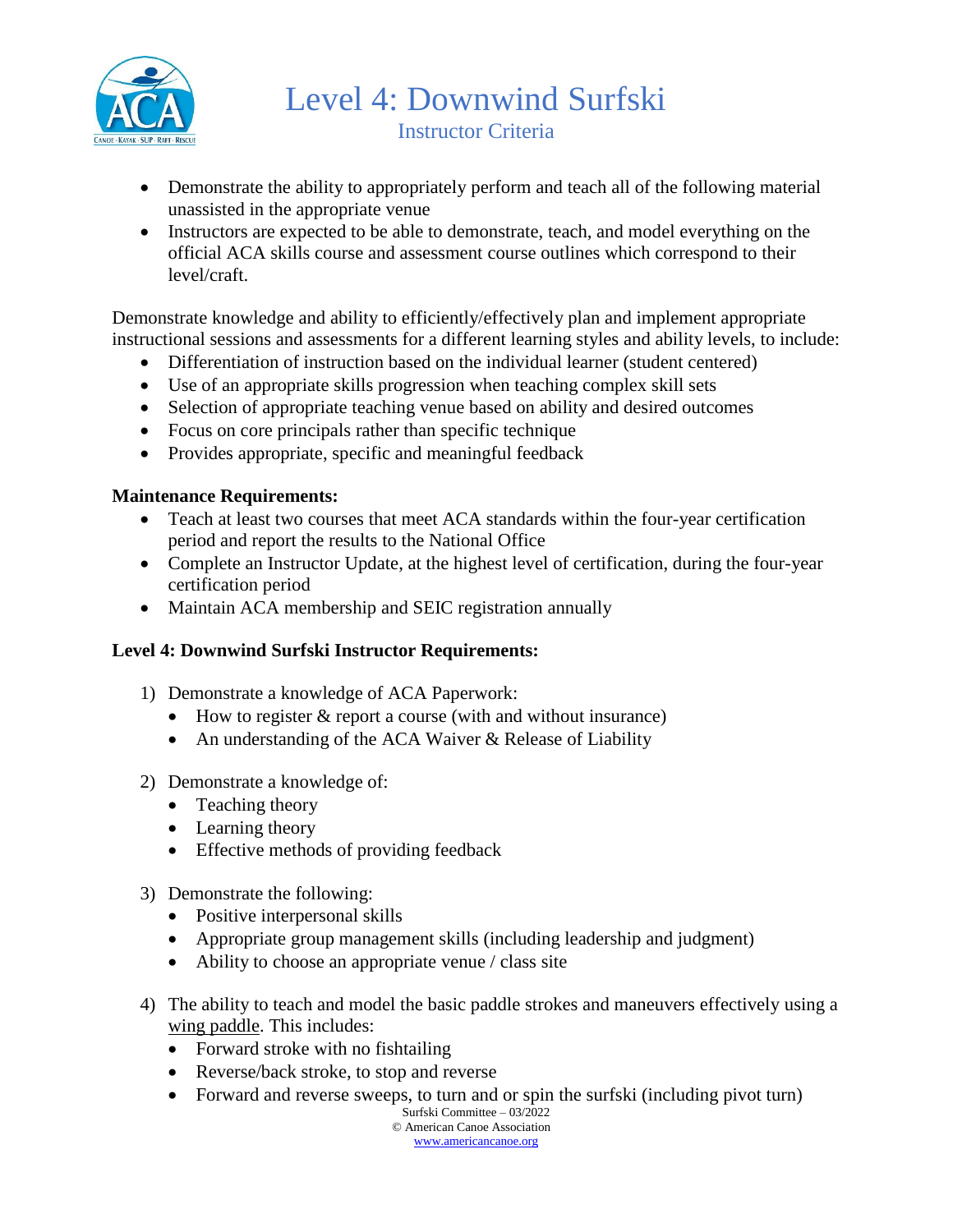

Level 4: Downwind Surfski Instructor Criteria

- Draw and sculling draw, to move the surfski sideways evenly
- Draw on the move to move the surfski sideways under way
- Low & High brace to avoid capsize
- Slap brace in/on a wave
- 5) Demonstrate the understanding of and the ability to safely, effectively, and efficiently perform, assess, and teach boat control skills, to include:
	- Launching and landing in the Level 4 environment
	- Controlled capsize and effectively control the surfski
	- Edge awareness and control
	- Forward paddling and maneuvering in a variety of sea states, wind conditions, wind directions and tidal current up to the Level 4: Essentials of Downwind Surfski course venue
- 6) Demonstrate the ability to safely, effectively and efficiently perform, assess, and teach rescue techniques in a variety of sea states, wind conditions, wind directions and tidal current up to the Level 4: Essentials of Downwind Surfski course venue:
	- Capsize "exit" techniques
	- Self-Rescue with and without assisting devices
	- Side by side assisted rescue
	- Injured paddler rescue
	- Unresponsive paddler rescue
	- Surfski contact towing techniques
- 7) Demonstrate knowledge of, and ability to effectively and efficiently perform, assess, and teach the following:
	- Safety issues and hazards relevant to surfski paddling
	- Weather and tide conditions important to the surfski paddler
	- Cold water shock, hypothermia and hyperthermia; prevention and treatment
	- Management of equipment and hydration/nutrition
	- Signaling devices and safety equipment including VHF radios
	- Boat traffic "Rules of the Road," and safe practice
	- Navigational tools such as maps, charts, guidebooks
	- Good body positioning
	- Proper surfski "fit" and surfski equipment selection
	- Surfski design, materials, and outfitting (footwell, bulkhead, etc.)
	- Surfski equipment and paddle (including wing paddles)
	- Rudder repair and safety equipment for added security (repair kit, flares, etc.)
	- Leashes boats and paddles
	- The roots, history, and model elements of a surfski

Surfski Committee – 03/2022 © American Canoe Association [www.americancanoe.org](http://www.americancanoe.org/)